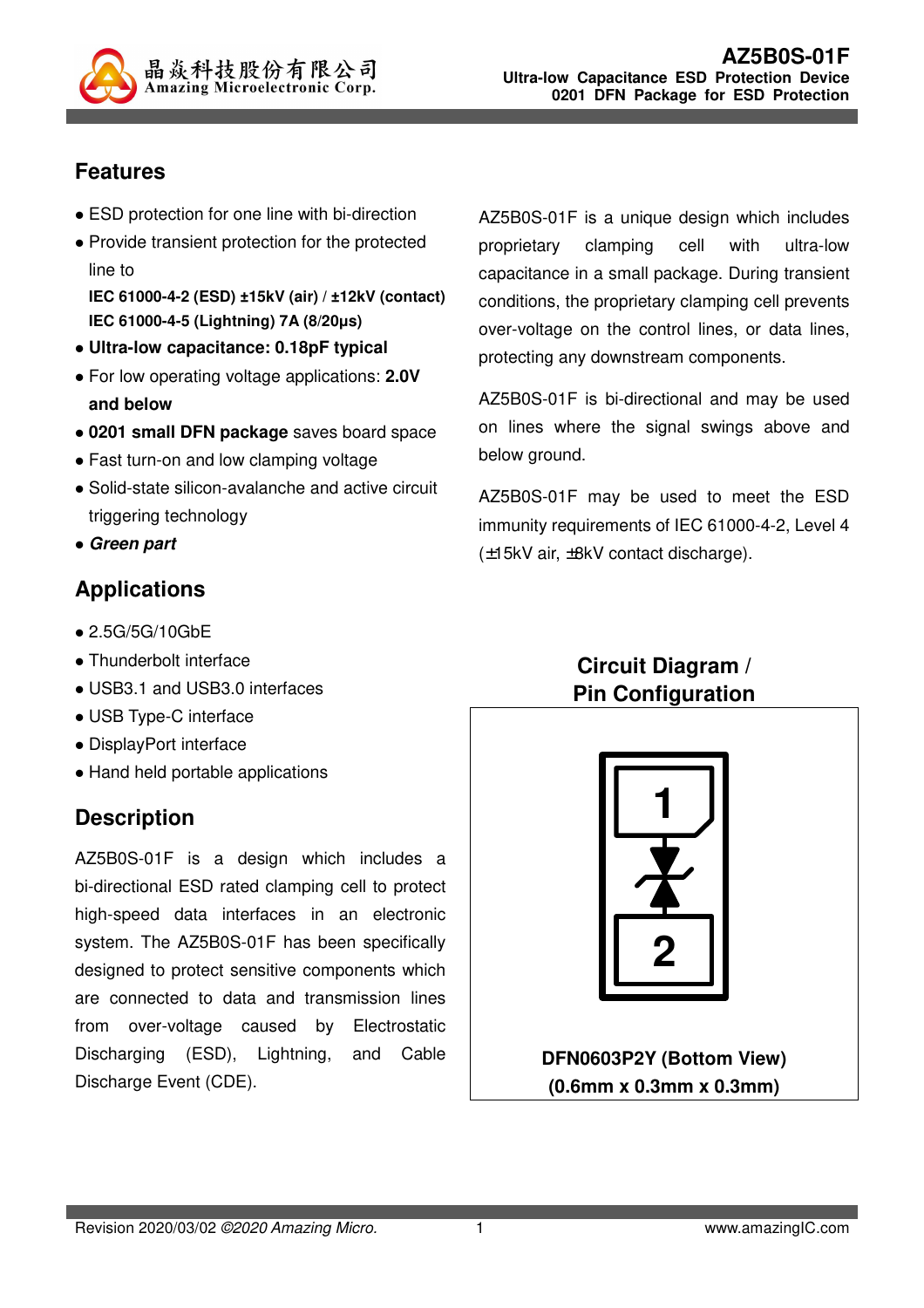

# **Specifications**

| <b>Absolute Maximum Ratings</b> ( $T_A = 25^\circ C$ , unless otherwise specified) |                            |                 |             |  |
|------------------------------------------------------------------------------------|----------------------------|-----------------|-------------|--|
| <b>Parameter</b>                                                                   | Symbol                     | Rating          | <b>Unit</b> |  |
| Peak Pulse Current $(t_0=8/20\mu s)$                                               | <b>I</b> pp                |                 | A           |  |
| <b>Operating Voltage</b>                                                           | $V_{DC}$                   | $+2.2$          |             |  |
| ESD per IEC 61000-4-2 (Air)                                                        | $V_{ESD-1}$                | ±15             |             |  |
| ESD per IEC 61000-4-2 (Contact)                                                    | $V_{ESD-2}$                | ±12             | kV          |  |
| <b>Lead Soldering Temperature</b>                                                  | ${\sf T}_{\sf SOL}$        | 260 (10 sec.)   | $^{\circ}C$ |  |
| <b>Operating Temperature</b>                                                       | $\mathsf{T}_{\mathsf{OP}}$ | $-55$ to $+125$ | $^{\circ}C$ |  |
| Storage Temperature                                                                | ${\sf T}_{\text{STO}}$     | $-55$ to $+150$ | $^{\circ}C$ |  |

| <b>Electrical Characteristics</b> |                          |                                              |      |            |                 |             |
|-----------------------------------|--------------------------|----------------------------------------------|------|------------|-----------------|-------------|
| <b>Parameter</b>                  | <b>Symbol</b>            | <b>Condition</b>                             | Min  | <b>Typ</b> | <b>Max</b>      | <b>Unit</b> |
| Reverse Stand-Off                 |                          | T=25 $\mathrm{^{\circ}C}$ .                  | $-2$ |            | $\overline{2}$  | $\vee$      |
| Voltage                           | $V_{RWM}$                |                                              |      |            |                 |             |
| Reverse Leakage                   |                          | $V_{BWM} = \pm 2V$ , T=25 °C.                |      |            | 500             | nA          |
| Current                           | $I_{\mathsf{Leak}}$      |                                              |      |            |                 |             |
| Reverse                           |                          | $I_{\text{BV}} = 1 \text{mA}$ , T=25 °C.     | 5.5  |            | 10 <sup>1</sup> | $\vee$      |
| Breakdown Voltage                 | $\mathsf{V}_\mathsf{BV}$ |                                              |      |            |                 |             |
| Surge Clamping                    |                          |                                              |      | 4          | 5.5             | $\vee$      |
| Voltage                           | $V_{CL-surge}$           | $I_{PP}$ = 7A, $t_0$ = 8/20 $\mu$ s, T=25°C. |      |            |                 |             |
| <b>ESD Clamping</b>               |                          | IEC 61000-4-2 +8kV ( $I_{TLP}$ = 16A),       |      |            |                 | $\vee$      |
| Voltage (Note 1)                  | $V_{CL-ESD}$             | contact mode, T=25 °C.                       |      | 5.5        |                 |             |
| <b>ESD Dynamic Turn</b>           |                          | IEC 61000-4-2 0~+8kV,                        |      |            |                 | Ω           |
| on Resistance                     | R <sub>dynamic</sub>     | contact mode, T=25 °C.                       |      | 0.18       |                 |             |
| Channel Input                     |                          |                                              |      | 0.18       |                 |             |
| Capacitance                       | $C_{\text{IN}}$          | $V_B = 2V$ , f = 1MHz, T=25 °C.              |      |            |                 | pF          |

Note 1: ESD Clamping Voltage was measured by Transmission Line Pulsing (TLP) System.

TLP conditions:  $Z_0 = 50\Omega$ ,  $t_p = 100$ ns,  $t_r = 1$ ns.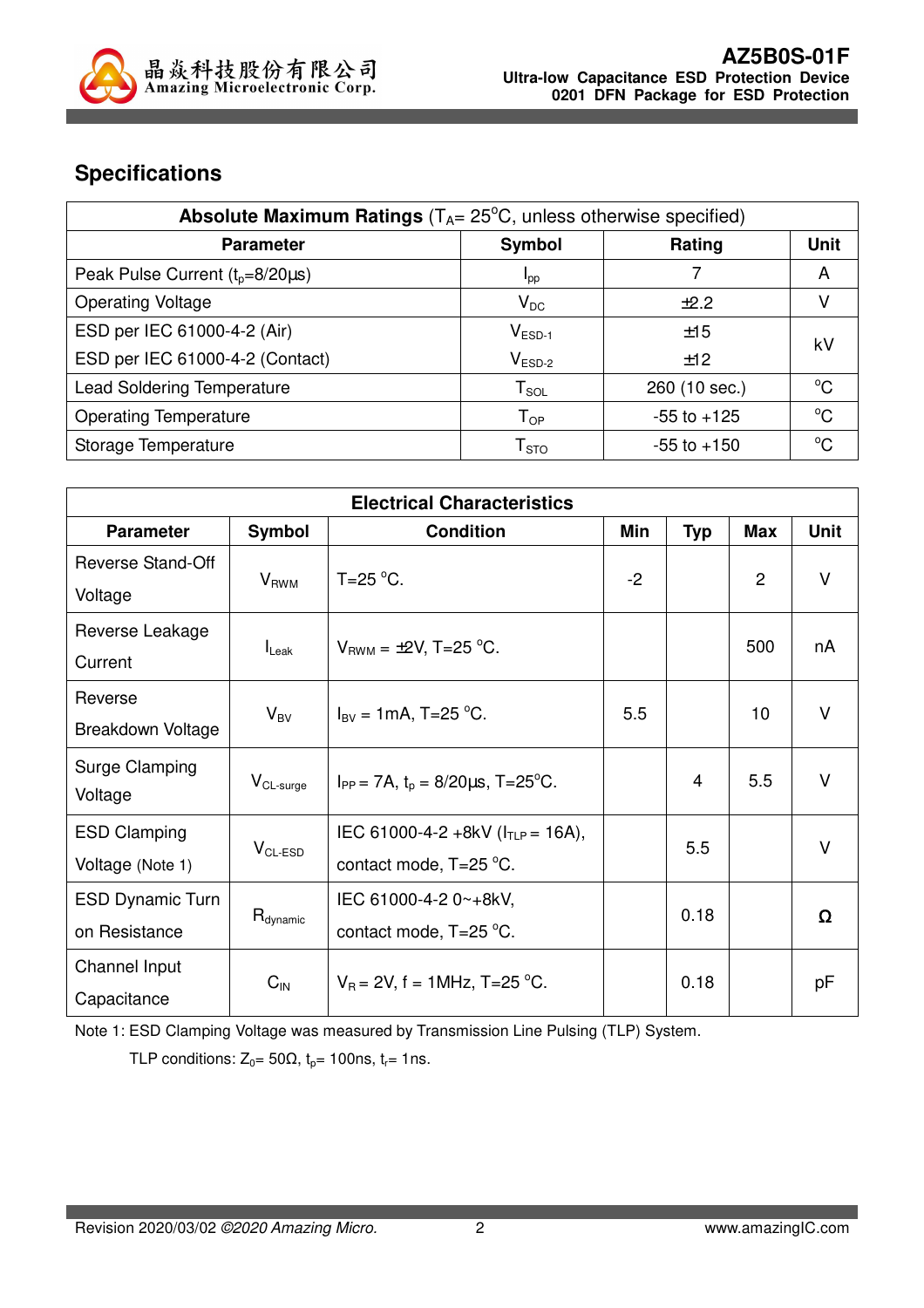

# **Typical Characteristics**





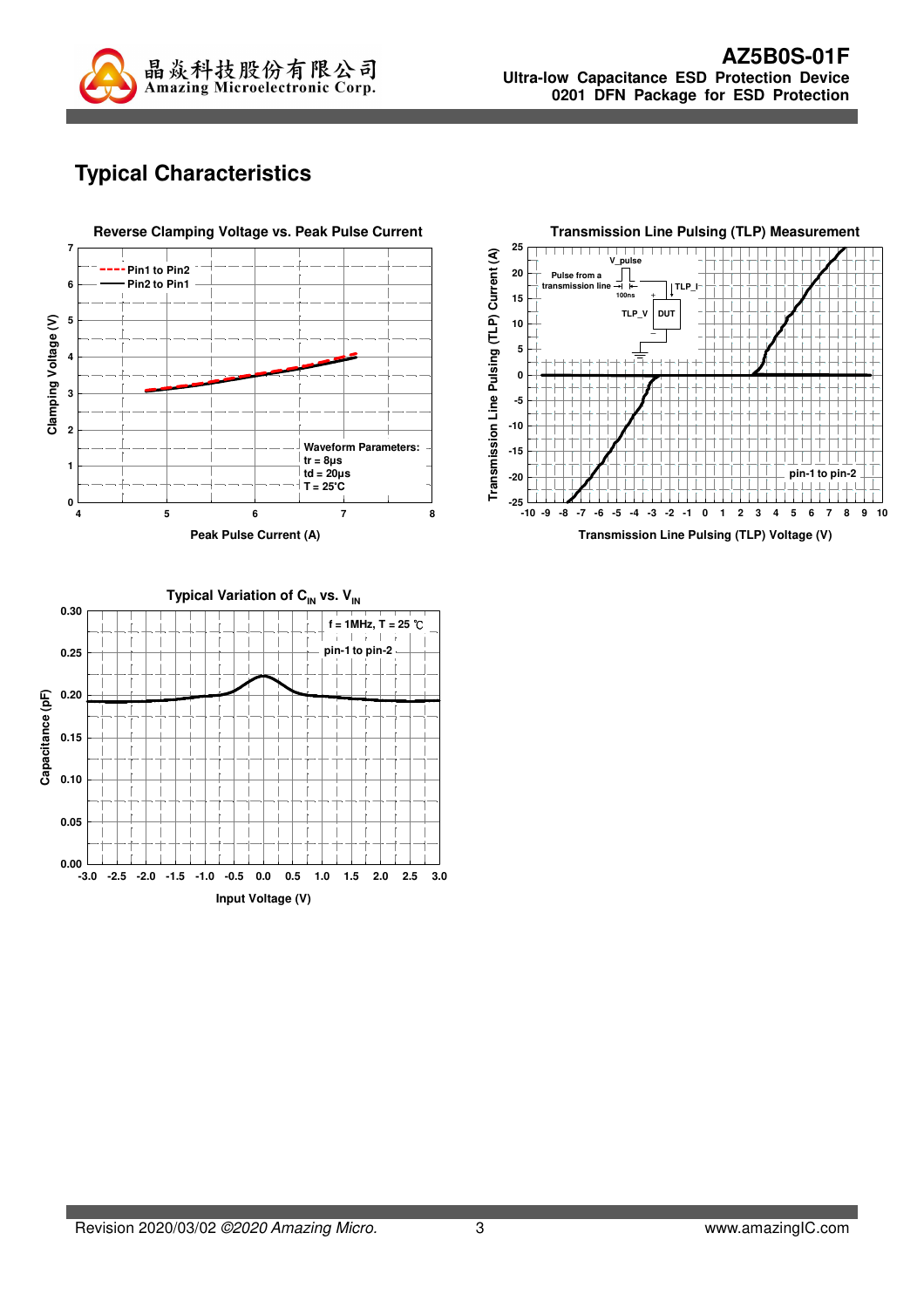

### **Application Information**

The AZ5B0S-01F is designed to protect one line against system ESD pulse by clamping it to an acceptable reference. It provides bi-directional protection.

The usage of the AZ5B0S-01F is shown in Fig. 1. Protected line, such as data line, control line, or power line, is connected at pin 1. The pin 2 is connected to a ground plane on the board. In order to minimize parasitic inductance in the board traces, all path lengths connected to the pins of AZ5B0S-01F should be kept as short as possible.

In order to obtain enough suppression of ESD induced transient, a good circuit board is critical. Thus, the following guidelines are recommended:

- Minimize the path length between the protected lines and the AZ5B0S-01F.
- Place the AZ5B0S-01F near the input terminals or connectors to restrict transient coupling.
- The ESD current return path to ground should be kept as short as possible.
- Use ground planes whenever possible.
- NEVER route critical signals near board edges and near the lines which the ESD transient easily injects to.



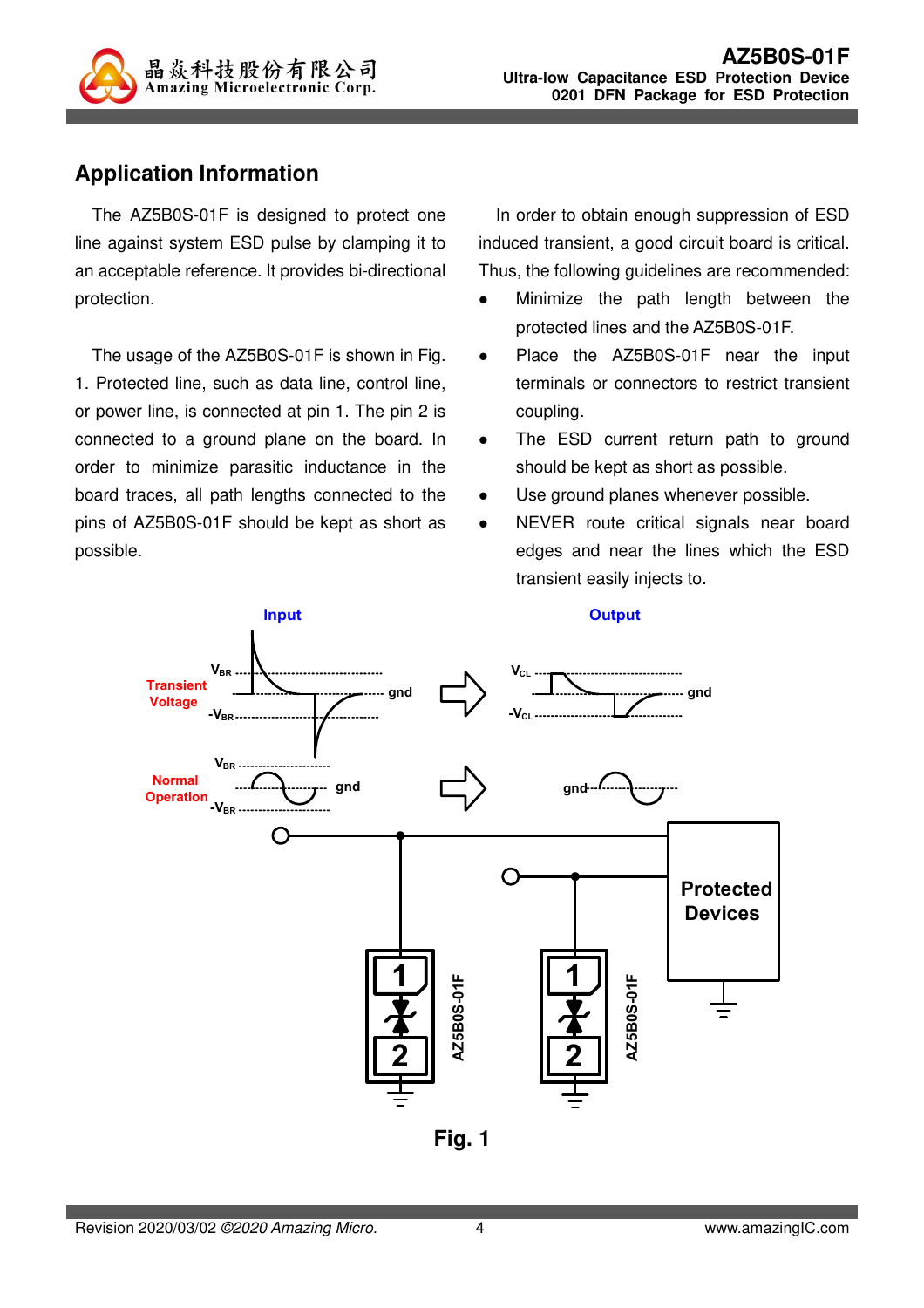

### **Mechanical Details**



|                | <b>Millimeters</b> |      |      |  |
|----------------|--------------------|------|------|--|
| Symbol         | Min.<br>Nom.       |      | Max. |  |
| E              | 0.55               | 0.60 | 0.65 |  |
| D              | 0.25               | 0.30 | 0.35 |  |
| A              | 0.28               | 0.30 | 0.32 |  |
| A <sub>1</sub> | 0.00               | 0.02 | 0.05 |  |
| L1             | 0.13               | 0.18 | 0.23 |  |
| L2             | 0.14               | 0.19 | 0.24 |  |
| C1/C2          | 0.20               | 0.25 | 0.30 |  |
| е              | 0.35 BSC           |      |      |  |

#### **Land Layout**



#### **(Unit: mm)**

Notes:

This LAND LAYOUT is for reference purposes only. Please consult your manufacturing partners to ensure your company's PCB design guidelines are met.

# **Marking Code**



T = Device Code

| <b>Part Number</b>             | <b>Marking Code</b> |
|--------------------------------|---------------------|
| AZ5B0S-01F.R7G<br>(Green Part) |                     |

Note. Green means Pb-free, RoHS, and Halogen free compliant.